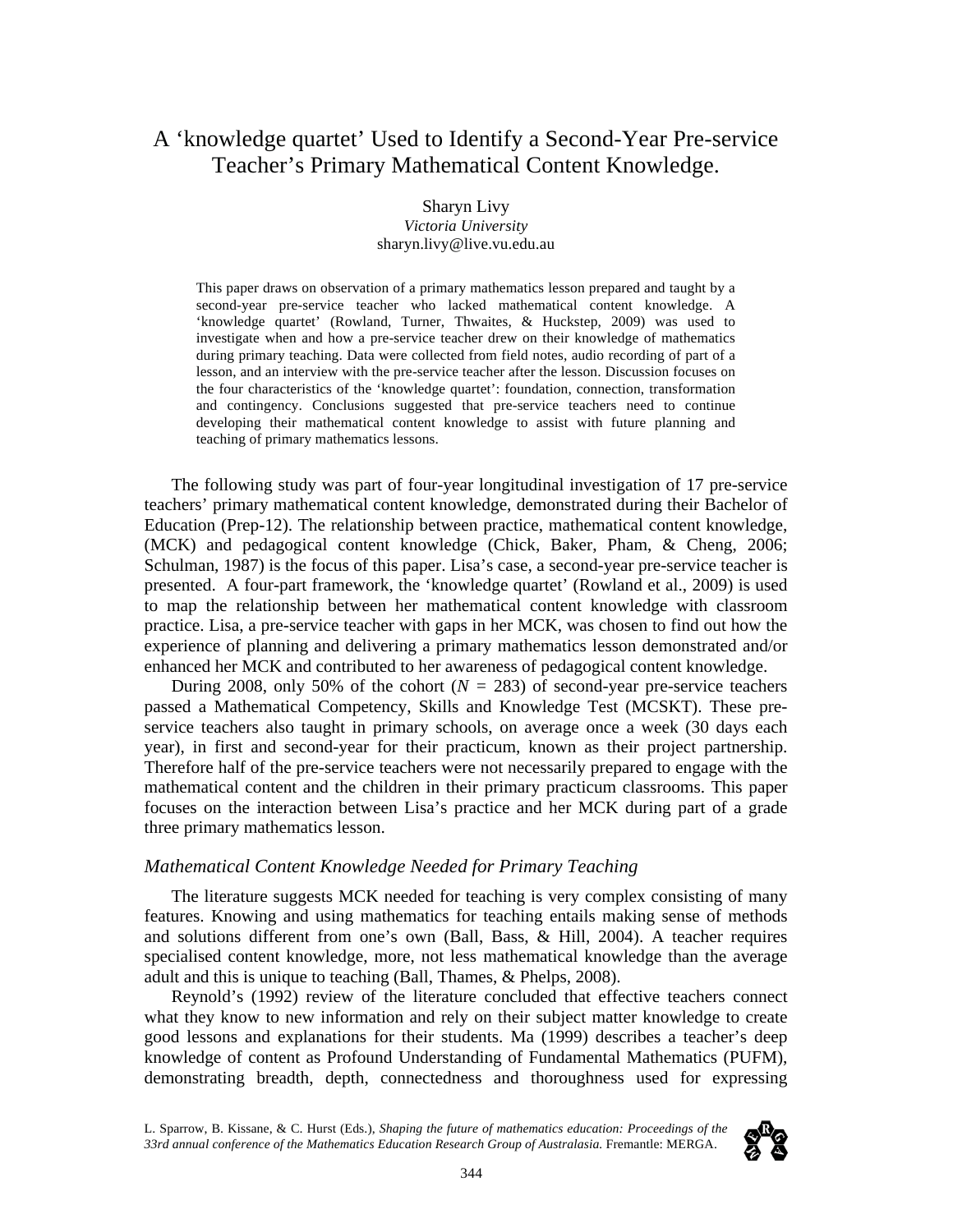mathematical solutions. MCK is important and used widely by the teacher within the classroom. A teacher draws on content knowledge to promote students' mathematical reasoning (Ball et al., 2009). The Carpenter, Fennema, Peterson, Chiang and Loef (1989) study investigated teachers' use of knowledge when teaching. They believed students will construct knowledge when the teacher builds on their students' existing knowledge, by adapting instruction to suit students' needs.

Schoenfeld and Kilpatrick (2008) described proficient teachers of mathematics as having many characteristics. One was the ability to use their knowledge of maths in ways to provide the tools to instil understanding or help students with misunderstandings. Teachers implement mathematical knowledge, drawing on: procedural knowledge, procedural fluency, conceptual knowledge and mathematical connections (Ball, 2003; National Curriculum Board, 2009). They demonstrate a broad understanding of the mathematical horizon linking their content knowledge with curriculum content and making connections between them (Ball et al., 2009). It is hoped that primary teachers develop their knowledge of content so they possess knowledge of the mathematical horizon and are aware of the range of strategies students will bring to mathematical tasks (Sullivan, Clarke, & Clarke, 2009).

### *The 'knowledge quartet'*

Rowland and colleagues (2009) developed the 'knowledge quartet' framework to support beginning teachers. During a mathematics lesson, the teachers' actions were identified and recorded by an observer to provide feedback relating to the use of their MCK. There were many ways of looking at describing how the teachers used their MCK. The 'knowledge quartet' (Rowland et al., 2009) classified these into four 'big ideas' or dimensions: foundation, transformation, connections and contingency (Figure 1).

| Foundation                                                                          | Transformation                        |
|-------------------------------------------------------------------------------------|---------------------------------------|
| Is the knowledge a teacher brings to                                                | Is the choice of examples and         |
| teaching, their content knowledge and representations the teacher uses, focusing on |                                       |
| beliefs about mathematics.                                                          | the teachers' knowledge in action.    |
| Connection                                                                          | Contingency                           |
| Identifies coherence and knowledge of                                               | How a teacher responds to a student's |
| the sequence of the topics from lesson to                                           | unexpected method or comment.         |
| lesson and within the lesson.                                                       |                                       |

*Figure 1.* The codes of the 'knowledge quartet' and description for each category (Rowland et al., 2009).

#### Methodology

Lisa, who was not successful with passing a MCSKT, was selected from a larger longitudinal study because she was similar to half of her second-year cohort. At the time of the study Lisa was 20 years of age, she was enjoying her project partnership experiences and wanted to teach in a primary school on graduation. Prior to the observation reported in this paper she had taught ten mathematics lessons under the supervision of her mentor teacher. Lisa planned the activities presented to the students for the lesson this study is based on.

The study used a qualitative method to analyse the introduction of one primary mathematics lesson during her second-year. The researcher observed the lesson taking field notes. A digital voice recorder was used to record the lesson, which was later transcribed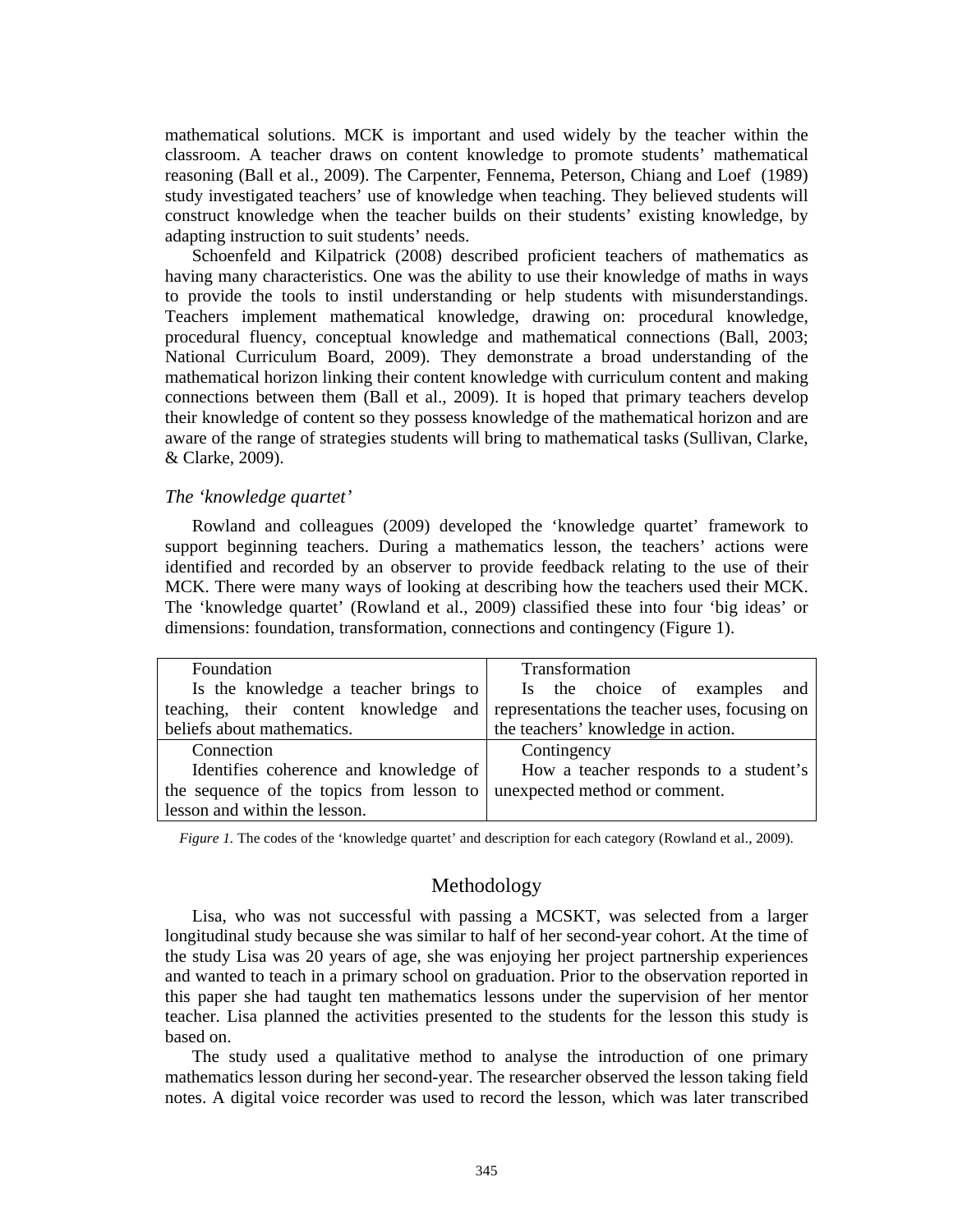for analysis. The researcher interviewed Lisa following the lesson, reflecting on her teaching. The interview was also digitally voice recorded and later transcribed.

Lisa's lesson was observed at her project partnership placement, towards the end of second-year, with twenty grade three students from a Catholic primary school. While Lisa taught the lesson, the students were seated at their tables, towards the front of the classroom. The researcher sat at the back of the classroom and did not interact with Lisa or the students during the lesson. The mentor teacher sat at her desk (to the side) and observed the lesson, occasionally interacting with the discussion.

The lesson took 60 minutes to complete. The introduction (i.e., the first 20 minutes) focused on subtraction of two-digit numbers and was used for analysis and discussion for this paper. The interview, after the lesson with Lisa and the researcher, took 40 minutes. The interview questions related to the lesson and other components of the longitudinal study, some interview data was used for this study.

Field notes, the transcription of the lesson introduction and interview were colour coded and matched with Rowland's et al., (2009) four categories from the 'knowledge quartet' (Figure 1). The four categories; foundation, connection, transformation and contingency were discussed with reference to Lisa's lesson to investigate when and what MCK had been demonstrated during the mathematics lesson.

# Lesson Synopsis

### *Lisa's Grade 3 Subtraction Lesson*

Lisa settled the students while they were seated at their tables. She stood at the front of the classroom introducing the lesson to the class demonstrating on the whiteboard. She commenced with a bingo game followed by a discussion that focused on drawing and using a subtraction ladder; this section lasted 20 minutes.

The students were asked to select their own numbers from zero to 20 for a three-bythree bingo grid they drew into their workbooks. Detailed instructions were not provided and it was assumed students knew the rules.

Lisa: So we all know how to play bingo? As soon as you get three in a row, you can yell out bingo if you like. We are going to do subtraction problems. How you work it out it is up to you. If you want to use some scrap piece of paper and write it out you can do that or if you want to do it mentally, you might count by twos or fives. If you need to draw a number line you can do that.

Lisa tried to suggest to the students some strategies they could use for their subtraction facts. She did not explain what she meant by "count by twos or fives… draw a number line…" Lisa proceeded to ask subtraction basic facts between zero and twenty while the students located the answers on their bingo grid. After Lisa said one problem she asked a student for the answer, checking as the class completed the game.

Lisa: "Twenty-eight take away eight, Isabel?"

Isabel: "Twenty."

Lisa: "Beautiful!"

For each question, a different student was asked to answer, and Lisa recorded correct responses next to the problem on the whiteboard. Lisa chose the following questions for the students to answer and find on their bingo board:  $20 - 8 = 14 - 2 = 14 - 4 = 16$ ,  $28 - 8 = 1, 8 - 3 = 0.$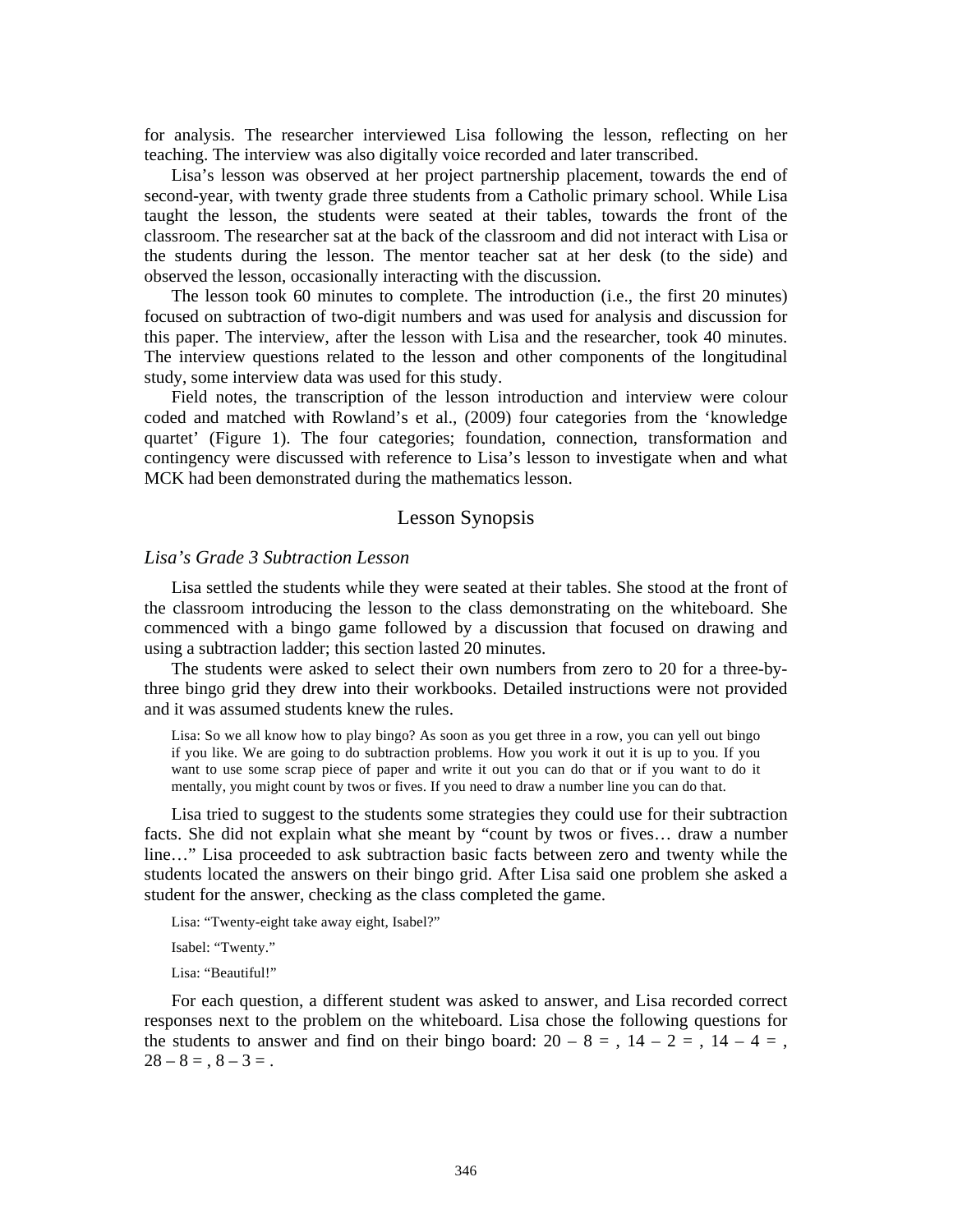For the main activity, Lisa drew a subtraction ladder onto the whiteboard. (She adapted an idea from a maths book her mentor had shown her.)

Lisa said, "Here is a subtraction ladder, you have probably never seen this before. We are going to make this work downwards… The first number is going to be ten and I want to put 5 here (the numbers were placed in the first and third spaces). I want you to tell me, what subtraction problem I can make to put a number in between? What is a number between ten and five?"

Olivia: "Eight."

Lisa: "What do I do to get from ten to eight, what subtraction problem?"

Darcy: "Ten take away two."

Lisa: "Who knows how to work that out?"

Lisa continued to work through this method placing a number into the ladder making it the difference. Then she used the number above it as the minuend to work out the subtrahend. Finally, she recorded the subtraction problem to the side. Figure 2 provides a copy of the subtraction ladder at the beginning of the discussion as well as the completed ladder at the conclusion of the discussion.



*Figure 2.* A copy of subtraction ladder at the beginning of the discussion and the same subtraction ladder as illustrated on the whiteboard after the discussion with the students.

Once the first ladder was completed Lisa suggested that these were pretty easy (Figure 2) and proceeded with a new example with larger numbers (Figure 3). For the second example she recorded the digits 50 and 35 into the ladder and asked the students to draw a ladder and use strategies to solve the problem.

Lisa said, "You need 50 at the top and 25 half way down the ladder … What number might I put here?" (In the second space)

Darcy: "25." (The student may have been thinking the difference between 50 and 25 is 25 but Lisa prompted a different number)

Lisa: "Maybe count by tens, 25."

Darcy: "35."

Lisa: "Yes. Do you maybe want to put 35 in here (she records 35 on whiteboard). OK, 50 take away 35. Write down or draw how you could solve that … You can draw maybe apples. You might have 50 apples. That's a bit hard. So you might group them… You might want to use a number line."

Lisa then asked the students to think of a number to record in the last place on the ladder.

She said, "Could you put 40 in this box?"

Ben replied, "No."

Lisa said, "Can we do 25 take away 40. No not really. Not properly. We need a number less than 25."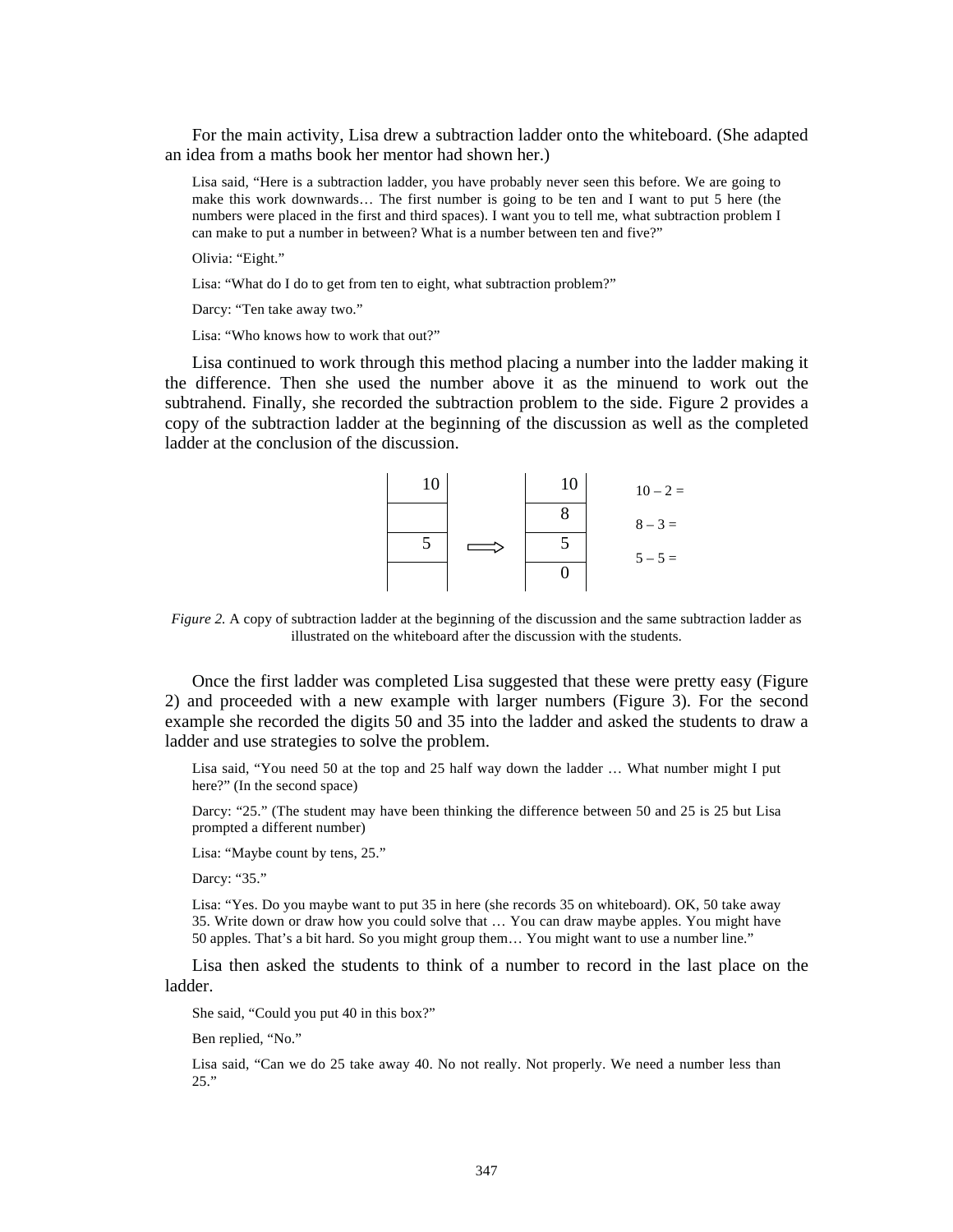The students were asked to copy the ladder (Figure 3) and write their own number into the last box of the ladder, before sharing their responses, for example 25 take away 10. The students then moved into three groups to complete further subtraction tasks to conclude the lesson.

| 50 |
|----|
| 35 |
| 25 |
|    |

*Figure 3.* A copy of the second subtraction ladder used for providing subtraction questions for the students.

### Results and Discussion

#### *Identifying the Principles that Lisa Knew*

The lesson introduction and a selection of reflections from Lisa's interview were further analysed, providing enough data to use with reference to the 'knowledge quartet' and the four dimensions; foundation knowledge, transforming knowledge, connection and contingency (Rowland et al., 2009). Discussion of the four categories of the knowledge quartet follows, focusing on Lisa's MCK implemented during her teaching and reflections from part of an interview after the lesson.

*Foundation*: For delivery of the introduction of the subtraction lesson, Lisa provided evidence that she could solve 2-digit subtraction problems. The most difficult example was 50 take away 35, during the subtraction ladder task. It is likely Lisa learnt how to subtract 2-digit numbers, as a primary student herself. Lisa was able to listen to the students' responses and knew the answers without needing to demonstrate her working out. Lisa most likely used a mental subtraction strategy in her head. Because Lisa answered the questions quickly, it could be assumed she was able to use known subtraction facts to work out her answers. This segment of the lesson shows that Lisa had the mathematical knowledge needed for solving a grade three level subtraction problem. It is hoped that she could solve subtraction questions needed for teaching higher grade levels, but this was not demonstrated during this lesson.

During her interview, Lisa thought she was "a bit rough" with her teaching of primary mathematics but felt that by the end of fourth-year she would be much more confident than she was now. She also explained that she felt her MCK was about average. Lisa provided the following reflection when asked to describe her own understanding of primary MCK:

My content is just passing. I think there is a long way to go. After today I know now I needed to do this and I needed to do that and then I will go home and then I will read about it or learn in different ways. Until you are thrown in and experience it, I don't have an incentive to just read numbers ... I think I am just over average.

This reflection indicates that Lisa is aware she needs to improve her content knowledge but does not clearly articulate what she plans to learn or needs to know. Later in the interview, Lisa said she had a grade five text book she was going to use for revision. Needing to revise a grade five textbook suggests Lisa currently lacks the content knowledge she would be expected to teach in the upper primary grades.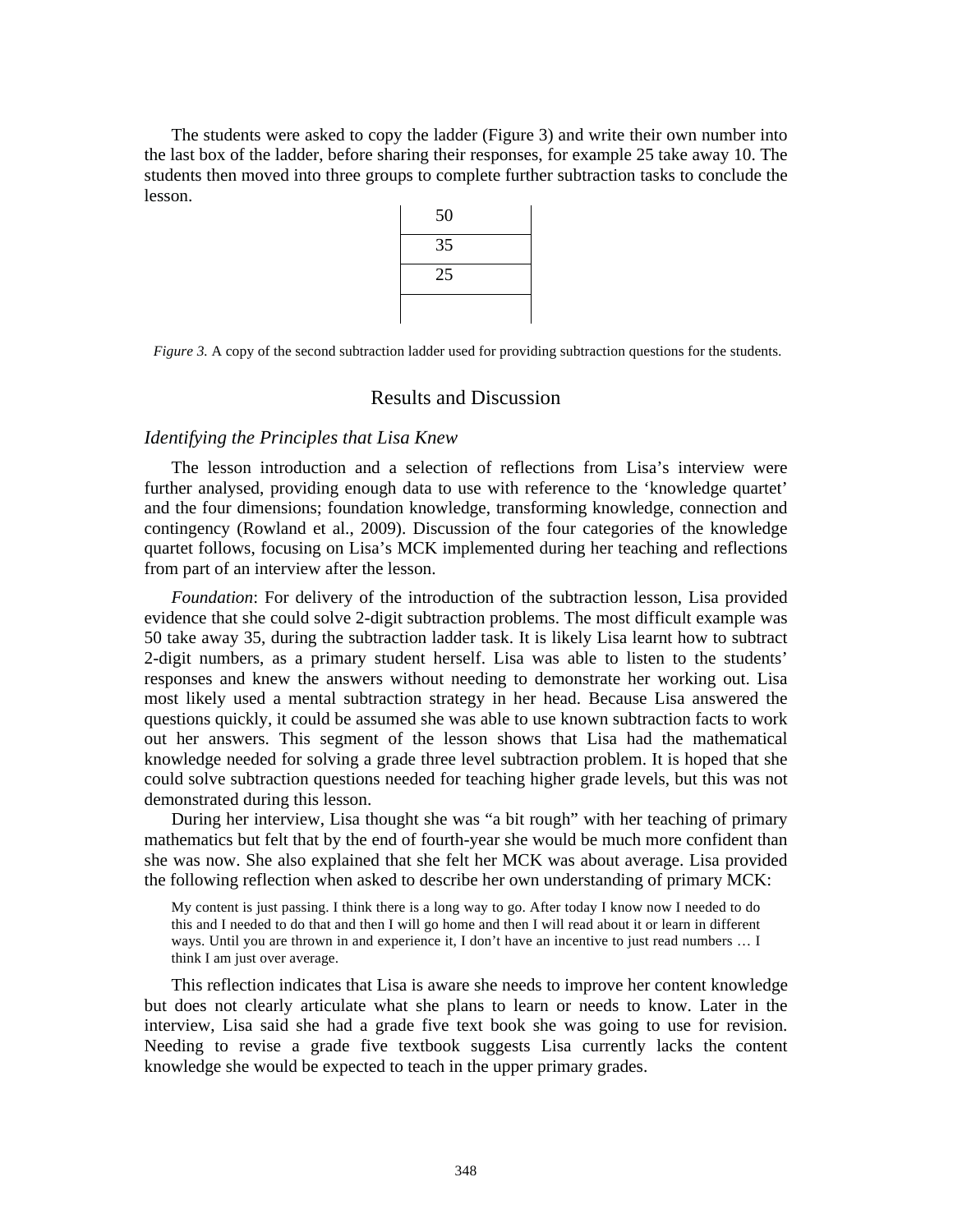*Connections*: *Lisa attempted to make connections during the lesson but without depth. She made reference to a previous lesson reminding students they had used a number line.* During the interview Lisa vaguely suggested different subtraction strategies the students could use, for bingo, "write it out, do it mentally, count by twos or fives, or draw a number line." She also mentioned these during her lesson when using the subtraction ladder, but did not elaborate, demonstrate examples or provide materials.

To facilitate student learning teachers need to promote learning by making explicit connections of mathematical topics (Ma, 1999). Booker, et al (2004) says that children will construct meaning by the experiences provided with materials, reflecting and talking about their ideas to promote mathematical discussion of various interpretations. Lisa was aware that students can select a range of strategies when completing subtraction problems. However, she did not demonstrate strategies in depth within her lesson to promote learning. Lisa needs to further extend students' understanding of the different methods for finding solutions and incorporate these into her lesson to connect students' knowledge of 2- digit problems as the students explore harder questions.

Lisa made up the questions as she took the lesson. There was no evidence of planning the problems to use with the students, or use of notes from a lesson plan. The questions Lisa selected were more suitable for younger students. The content presented may have not engaged all students in the class. Lisa needs to ensure that she prepares her lessons well, and caters for all learning needs of all students. Further teaching experiences will assist to build coherence of the sequence of topics from lesson to lesson or within the lesson. A teacher catering for all learners would target questions to assist weaker learners and provide harder items to challenge the fluent learners. This would also demonstrate if Lisa had the knowledge to scaffold the level of difficulty of the questions to cater for the range of abilities within her grade three class. She should prepare her questions before the lesson by referring to a sequence for developing the subtraction concepts (Booker et al., 2004, p. 226).

*Transformation*: There were issues with the use of the subtraction ladder. When Lisa presented her second examples of subtraction problems (Figure 3) she changed the recording structure when using the subtraction ladder. The lesson began with students using the digits in the ladder to record the minuend and difference of the problem  $(10 - ? = 8)$ . This method was then switched using the digits to record the minuend and subtrahend (50 – 35 = ?). Lisa was not aware that the subtraction ladder may have been confusing by swapping a change unknown structure to a result unknown structure (Carpenter, Fennema, Franke, Levi, & Empson, 1999).

While Lisa focused on her invented procedures she provided no connections or steps that scaffolded the students' understanding. The ladder was not an appropriate representation for modelling subtraction or difference concepts and was not useful for demonstrating procedures or mathematical thinking. During Lisa's interview she explained, "The ladder was a strength of my lesson, which was better than writing up equations." Lisa was more concerned about engaging the students by using a "game" and a different way of recording equations rather than focusing on mathematical connections.

During the lesson Lisa did not elaborate on the different student responses. Rowland et al., (2009) suggested in their study this could be because of time restraints or because it had been covered in a previous lesson or because the teacher did not have the confidence to do so. Lisa may not have developed the confidence or skills needed for explaining different strategies elaborating on the students' methods, she could have demonstrated her skill in transforming her MCK. Listening to different students' strategies improves students'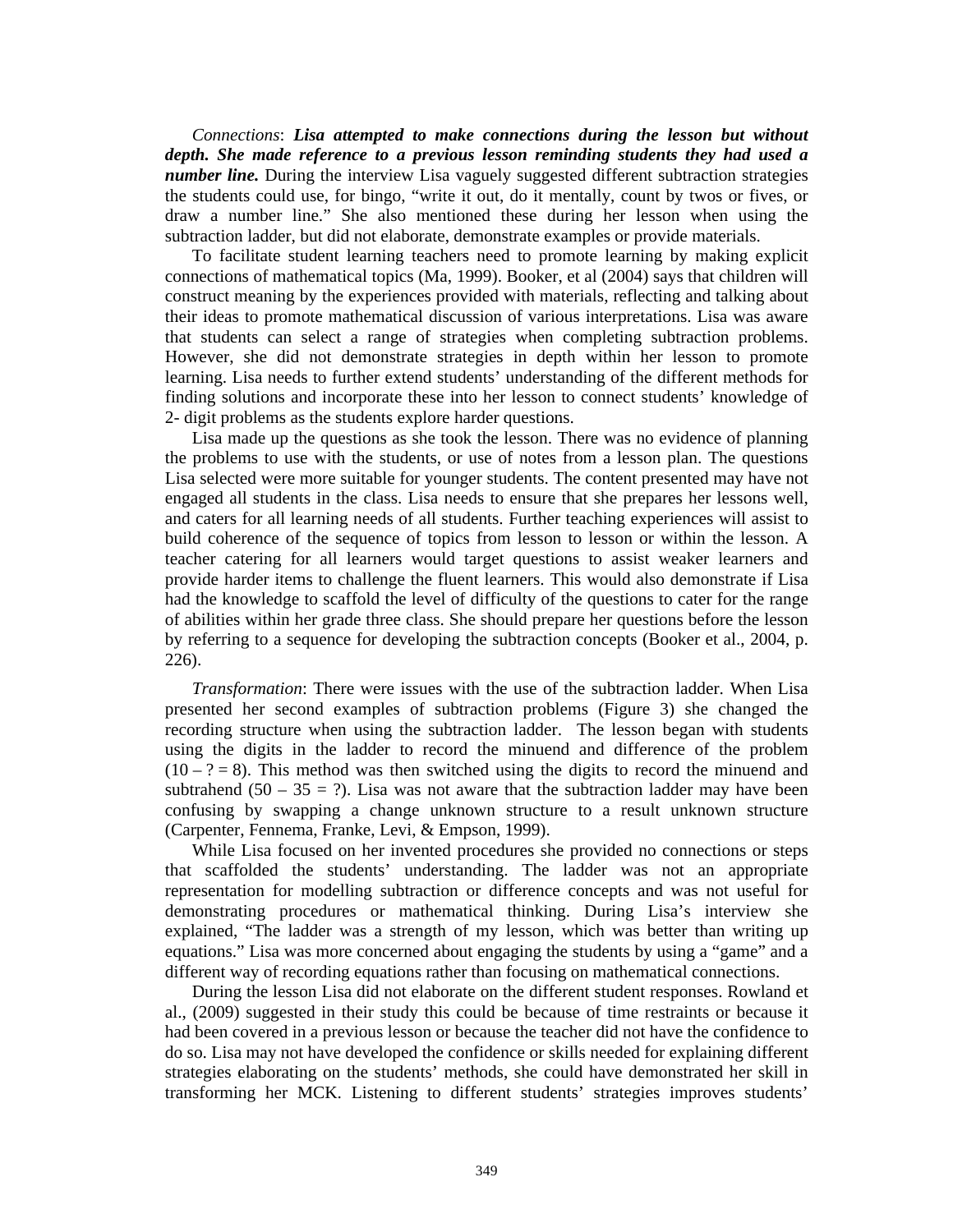mathematical understanding and increases teachers' mathematical knowledge (Empson & Jacobs, 2008).

An inappropriate suggestion was made for solving, "50 take away 35… You can draw maybe apples". Story problems are used to introduce the subtraction concept. Students solving 2-digit problems should model, demonstrating their thinking in tens and extending their basic facts to ten, first without renaming, then with renaming (Booker et al., 2004). For example, the use of popsticks, bundles of tens and ones are used to develop 2-digit subtraction understanding before moving onto base ten materials.

*Contingency:* Within the lesson one misconception that arose was when Lisa spoke with Ben about whether 40 could be subtracted from 25 and her response was, "Not really". Her response was inappropriate, as 25 subtract 40 equals  $\overline{15}$  and is a true mathematical statement. Maybe her response was affected by the awareness that this subtraction concept would not be introduced at this level and therefore would be too difficult to explain. Nevertheless, Ma (1999, p. 3) discussed a similar example believing that young students' future learning should not be confused by emphasizing a misconception. A better response from Lisa would have been to say, "Yes, it is possible and we can work on that later". Individually, Lisa could then chat with the student, providing an opportunity to explore the concept on a number line.

During the lesson there were no extending questions to challenge students. Lisa was able to respond to the students' comments and responses by asking closed questions requiring a one-word response. Open-ended questions with an open-ended answer would provide an opportunity for Lisa to further demonstrate her skills and knowledge of the topic. The question and answer approach during the lesson controlled the lesson format, ensuring the students were not diverted from her agenda and easy subtraction examples. Harder subtraction questions may have been difficult for Lisa to solve confidently while in front of the whole class.

# Conclusion

Ma (1999) says that teachers can demonstrate a wide range of content knowledge, even with basic teaching of subtraction without regrouping. The use of the 'knowledge quartet' framework was able to identify that Lisa was not able to demonstrate a wide range of content knowledge during her lesson.

Findings suggested that a second-year pre-service teacher with gaps in MCK lacked the ability to implement a grade three subtraction lesson that promoted students' mathematical understanding. Lisa used procedures and closed questions, rather than articulate and demonstrate multi-solutions with materials. She did not discuss a range of thinking strategies that promoted learning. Focusing on improving her own mathematical knowledge might assist her with making the connections needed for mathematical explanations and develop the skills needed to acknowledge and use the range of strategies students will bring to each lesson.

 Moreover during the follow up interview Lisa did not reflect on the way representations, materials and questions may promote or impede mathematical thinking or on her lack of teaching strategies to scaffold students' learning. While we need to be careful about drawing generalisations from one case, this study draws on a need for further study on how pre-service teachers' MCK can be enhanced through practice.